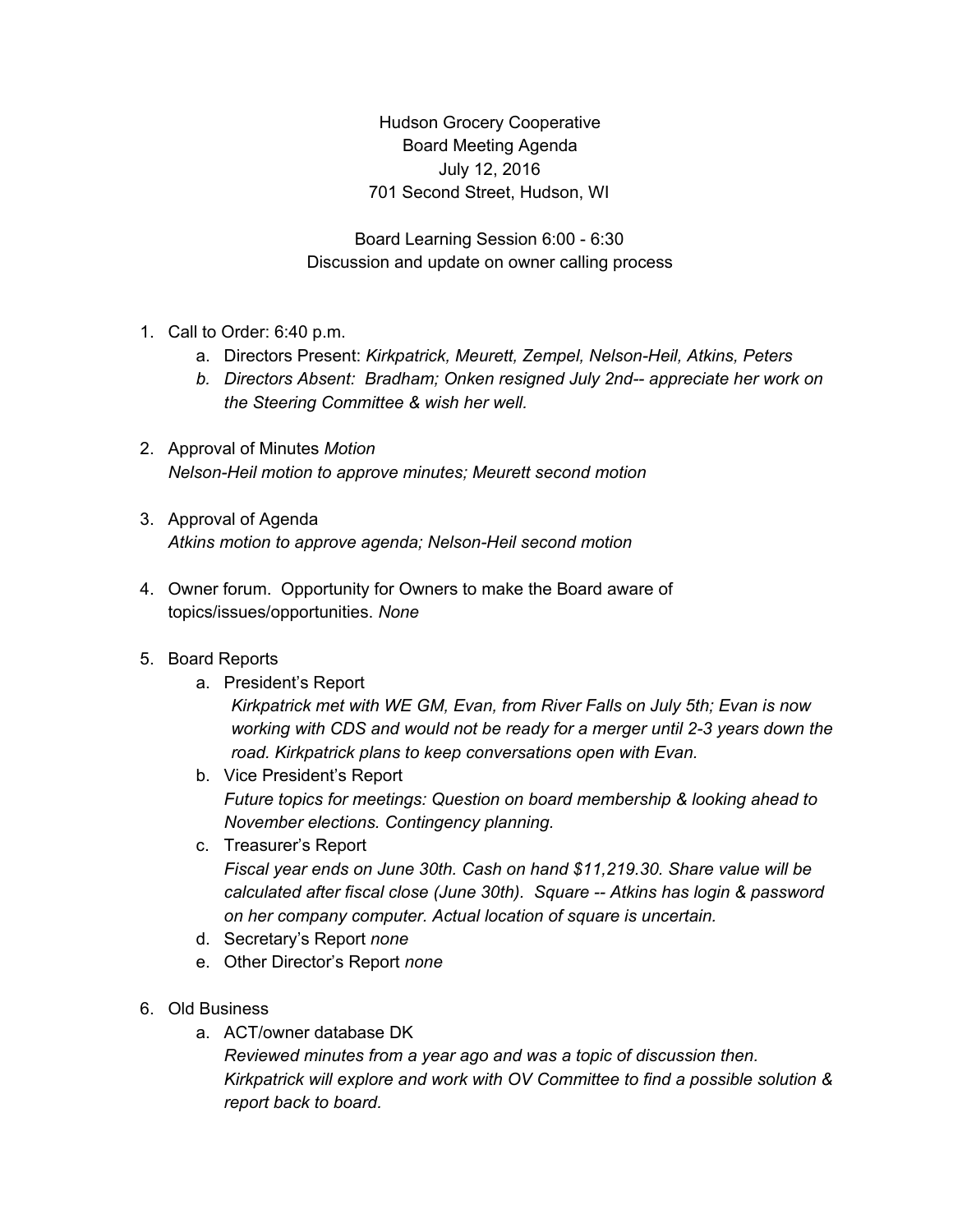- 7. Committee Reports -- moved to New Business
- 8. New Business

Moved Committee Reports to here due to resignations & needed discussions on committee membership

Committee Reports

- a. Fundraising & Finance *Currently non-standing*
- b. Ownership & Volunteers

*Kirkpatrick joining OVC. ACT database, owner audit, annual meeting. Third Monday @ 6 p.m. Nelson-Heil motion to approve new owners; Meurett second motion. Owner drive July 25th at Pier 500. JW and Brittney Matrheson Christi Cardenas and Todd Roen Jane Little Stacey Engfer Gossman John and Rose Knutson Scott and Shannon Hintz Kathleen M. Elbert*

c. Marketing & Communications

*Kirkpatrick & Nelson-Heil will do setup & volunteer at booth for Riverfest, July 25th. First Tuesday @ 6:30 p.m. Nelson-Heil joining Marketing. Pivot project will be reviewed at next Marketing meeting.*

d. Steering

*Project planning. High level projects for each committee. Steering= Elections for board members at annual meeting. Third Tuesday @ 6:30 p.m. Peters joining Steering.*

- e. Vendor Relations Currently non-standing
- f. HGC Committee membership DK

### **Move to closed session**

per paragraph 30 (c) of HGC Bylaws in order to discuss confidential matters such as: labor relations or personnel issues; negotiation of a contract; discussion of strategic goals or business plans, the disclosure of which would adversely impact the Cooperative's position in the marketplace; and/or discussion of a matter that may, by law, be considered confidential.

#### **Reconvene to open session**